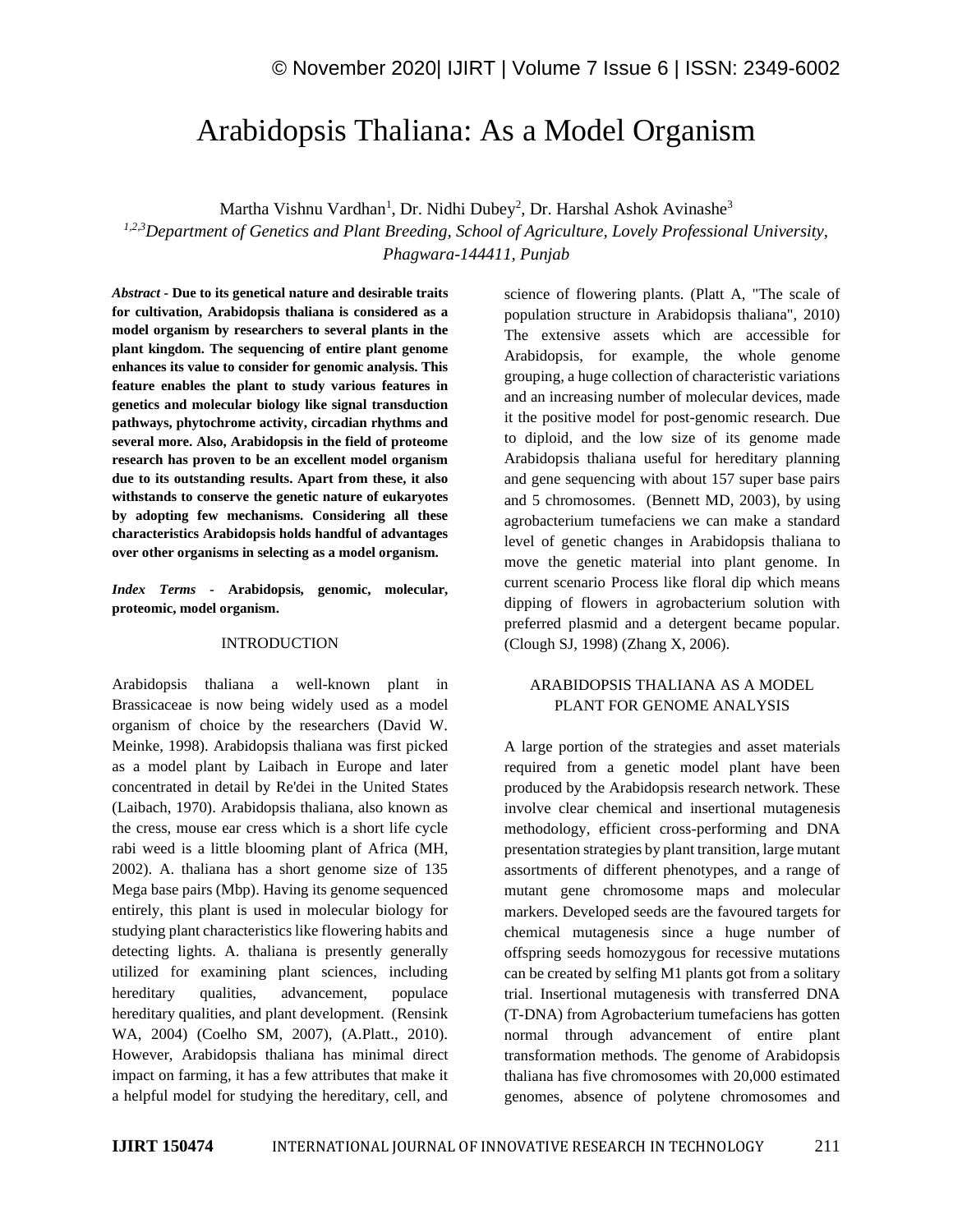because of little meiotic chromosome restricted cytogenic investigations of chromosome structure in spite of the fact that representation has improved lately with in situ hybridization techniques. (Fransz, 2002) Exploration with Arabidopsis has given important bits of knowledge into all parts of current science. Now and again, long-standing inquiries in plant physiology and biochemistry were first settled through hereditary and molecular investigation of Arabidopsis mutants, explanation of ethylene signal transduction pathways in Arabidopsis gave the primary identification of a hormone receptor in plants (C. Chang, 1993), In the zone of light perception, mutant investigation with Arabidopsis has prompted the identification of plant receptors and signal transduction segments for phototropism (Huala, 1997) (M. Ahmad, 1998)and circadian rhythms (David W. Meinke, 1998) (M.tobin, 1998) notwithstanding propelling our comprehension of phytochrome activity (David W.Meinke, 1998)

The coming of Arabidopsis functional genomics and the accessibility of enormous quantities of Arabidopsis mutants inadequate in known gene become progressively significant for those examining different groups of organisms to stay informed concerning proceeding with propels in plant sciences gives a novel occasion to plant scholars to add to explore endeavours in a variety of related controls. Thus, it will turn out to be progressively significant for those examining different groups of organisms to stay up to date with proceeding with propels in plant science. The momentary objectives were to finish the genomic succession and screens for mutations, get insertional knockouts of each significant class of gene, proceed with point by point portrayal of cell, physiological, and formative pathways, proceed with the boundless utilization of Arabidopsis as a model to consider fundamental standards of genetics, build up improved registering frameworks to coordinate data on cell measures associated with plant development and advancement, and make progresses obtained through the Arabidopsis genome project accessible to those taking working at different activities. Technological developments, for example, the utilization of DNA chips and microarrays to consider global patterns of gene expression (M. Schena et al.) (J.Hodgson, 1998)plays a vital role in Arabidopsis research during this era.

# ARABIDOPSIS: MAINTAINANCE OF GENETICAL CONSERVATION AND ITS **FUNCTIONS**

Arabidopsis encodes orthologous genes of most proteins utilized by eukaryotes to keep up genomic integrity, with some significant special cases (initiative, 2000). These orthologous genes incorporate proteins that straightforwardly converse DNA injuries, without separating base-sugar or phosphodiester bonds and glycosylases that start alleged base excision repair (BER) by perceiving altered DNA bases and isolating them from sugars, some of the time likewise cutting the sugar-phosphate backbone. AP endonucleases that perceive the apurinic/apyrimidinic sites created by glycosylases, or basic sites emerging from spontaneous depurination/depyrimidination, and advance BER by cutting the DNA backbone, also the parts of multiprotein framework that collaborate to perceive bulky helix-distorting base adducts and cuts the damaged strand on both sides of the lesion, so called nucleotide excision repair (NER). Segments of mismatch repair (MMR) pathways, which perceive base mismatches and certain DNA lesions, and forestall replication errors by explicitly eliminating and supplanting broadened plots of nascent DNA that include base mismatches, proteins that utilize homologous recombination to fix broken chromosomes without loss or increase of nucleotide pairs, by utilizing data in sister chromatids or homologs. End-joining proteins that legitimately interface DNA ends (with some risk of DNA arrangement alteration). DNA replication/repair polymerases that perform semiconservative chromosome duplication or potentially DNA synthesis related with excision repair (BER, NER, MMR) or break repair, with high or high fidelity and DNA ligases that seal strand discontinuities, and also specialized DNA polymerases—some able to synthesize DNA past inadequately replicated lesions, as a result of permissive nucleotide-selection and primer extension properties, some assuming ineffectively characterized functions in different cycles (R.M.A. Costa, 2001), (A.B. Britt, 2002) (E.J. Vonarx, 1998).

## ARABIDOPSIS THALIANA FOR PLANT PROTEOME RESEARCH AS A MODEL ORGANISM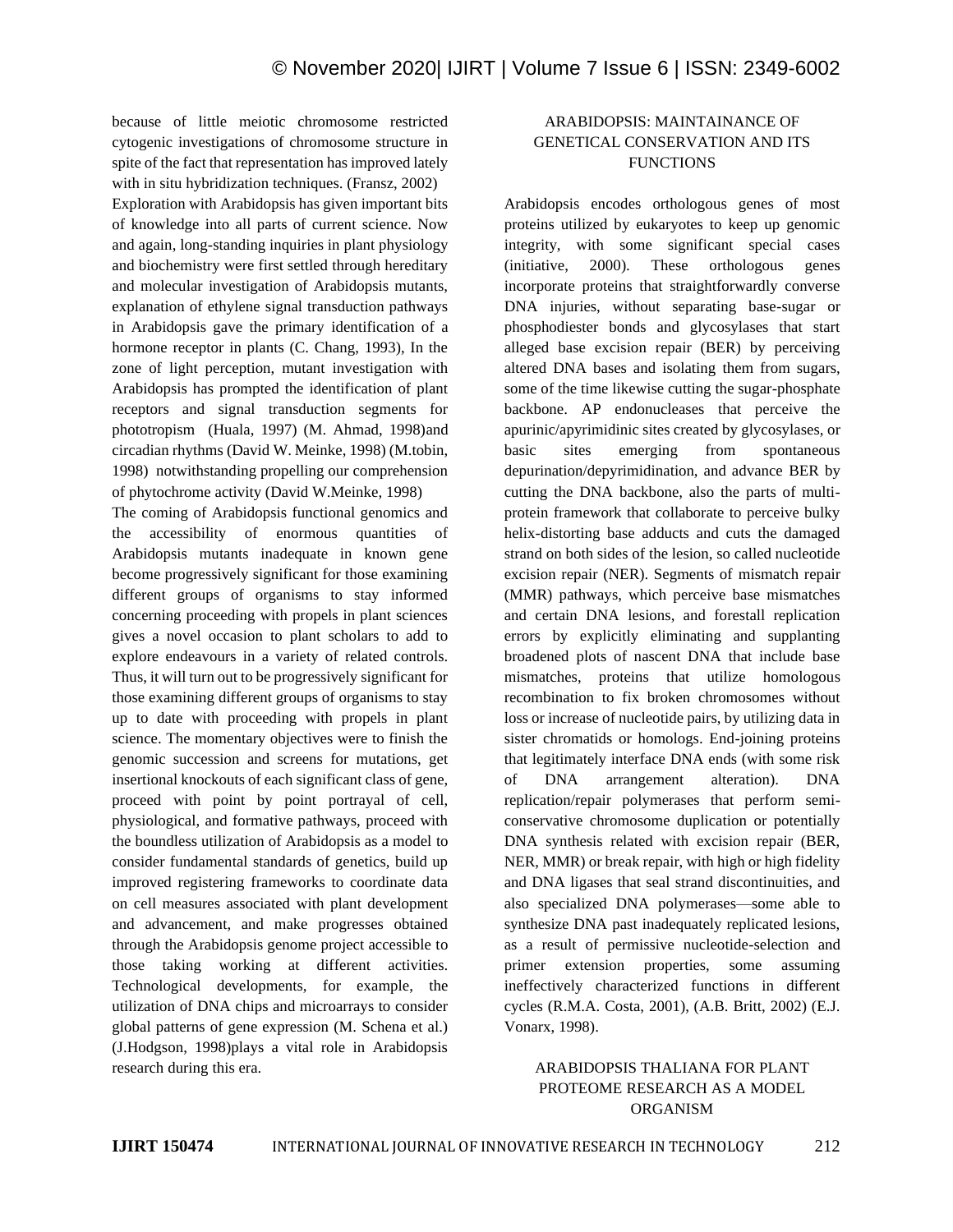The accessibility of an entire genome arrangement in Arabidopsis gives novel opportunity to genome-based systems biology approaches. It empowers the utilization of post-genomic tools, for example, proteomics in its full limit. The presentation of shotgun proteomics empowered the high-throughput investigation of huge arrangements of tests alongside the identification of a several proteins inside each example. (Weckwerth W, 2008)

Proteomics, the complete and quantitative examination of proteins that are exhibited in a given organ, tissue, or cell line, gives novel experiences into natural systems that cannot be given by genomic or transcriptomic approaches (Wolters DA, 2001) (Gerster S, 2010)

Plastids are key plant cell organelles that perform numerous basic strides in plant cell digestion. One of the attributes is their capacity to form and separate into various plastid types, contingent upon their cell and tissue environment (Neuhaus HE, 2000) Arabidopsis does not create complex storage organs, flowers or fruits meristem is confined to a couple of cells in the shoot apex, most plastid types are essentially rejected from Arabidopsis proteomics research. Conversely, Arabidopsis has been the life forms of decision for the examination of chloroplasts and is right now the main plant for which a genuinely far-reaching set of chloroplast proteins are accessible. (Jung HS, 2010)

Review of a proteomic-tool kit for systems biology provides a focal proteome/peptide spectral information serves in as a base for the determination of proteotype peptides, appropriate for the focused-on Mass Western analysis of complex proteome tests. The MAPA-technique (MAPA  $=$  Mass Accuracy Precursor Alignment, (Hoehenwarter W v. D., 2008)) takes into account the recognition and measurement of new proteins.

Coordination of proteomics and metabolomics is a promising and amazing methodology that offers another stage for investigations of complex organic functions including huge quantities of compounds and networks. (W., 2008) Arabidopsis thusly served to likewise create and improve proteomic and metabolomic investigation techniques. Hence, all underlying integrative – omics studies on a plant level depend on Arabidopsis genome explanations. (Malitsky S, 2008) (Lippold F, 2009) (Fukushima A, 2009)

Morgenthal, Wienkoop and others performed studies to exhibit improved example recognition complex quantitative MS examinations in Arabidopsis. Here firstly, detailed interpretation about the Arabidopsis has been done regarding the environmental change due to large scale samplings. Also, the coordination of various data collections acquired from one sample brought about a refinement of data interpretation and hence a more holistic approach. (Morgenthal K, 2007) (Wienkoop S, 2008) Considered that Arabidopsis has been the principal model plant is not unexpected, that these generally new integrative proteomic approaches have just arisen likewise for other model plant species. It is evident that the Arabidopsis genome is the most precisely useful explained to date because of integrative proteomics information. (Wienkoop, 2010) The occurrence of exclusively undifferentiated proplastids is confined to meristematic tissues and undifferentiated cells. Since Arabidopsis does not create complex organs, flowers or fruits and the meristem is limited to a couple of cells in the shoot apex, most plastid types are basically avoided from Arabidopsis proteomics research. (Jung HS, 2010) It is consequently beneficial to gather data about the

subcellular confinement of proteins in Arabidopsis that has been collected so far. The SUBA data set gives data about the sub-cell restriction of Arabidopsis proteins and is an excellent source of data about protein limitation. SUBA gathers all data that is accessible on the limitation of a specific protein, for example MS/MS information, GFP localization and prediction tools, and permits assembling list of organellar proteins with certain, self-characterized dependability criteria (Heazlewood JL, 2007). MAPA is an arising strategy free of genomic data, it has at first been created utilizing Solanum tuberosum, a solitary partial sequenced model yield (current sequence coverage  $\approx 70\%$ ). A powerful high throughput examination of about 1.5 million spectra from 107 investigations were adjusted for data mining and factually analyzed in around 1 day. Autonomous of the accessible EST-data bases a prevailing protein polymorphism was relegated solely to a particular potato cultivar. Normally, this methodology has likewise been applied to Arabidopsis. An ongoing global quantitative examination of the Arabidopsis hosphor proteome (Chen Y, 2010) was acted in response to a period course of treatments with different plant hormones utilizing phosphor peptide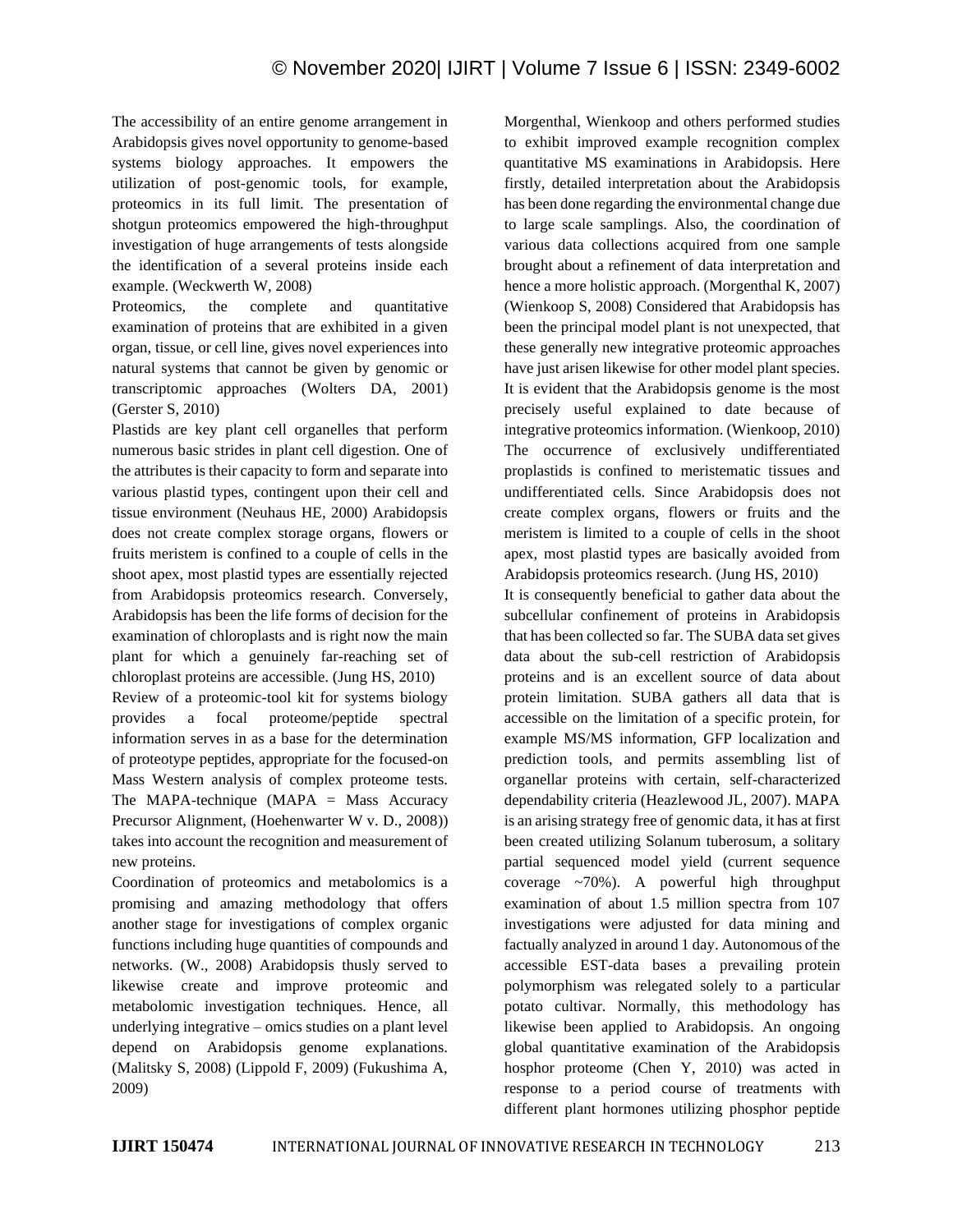enhancement and resulting MAPA (Mass Accuracy Precursor Alignment). This brought about 324 000 precursor ions from 54 LC-Orbitrap-MS examinations measured and adjusted in a data matrix with the dimension of 6000×54 utilizing the Prot Max calculation.

## ADVANTAGES OF USING ARABIDOPSIS THALIANA AS A MODEL ORGANISM

Arabidopsis thaliana can be grown easily when compared with any other model organisms. This short duration crop produces tiny seeds, has a small genome size of ~114.5 Mb and its genetic nature makes suitable for research to work on this plant. As Arabidopsis belongs to the family of Cruciferae, it is more closely related to vegetables such as mustard, cabbage, and radish. The application of Arabidopsis thaliana to Agrobacterium tumifaciens makes it a versatile model organism that is helpful in the biology laboratory. A.thaliana is used extensively in the fields of evolution, genetics ,plant science which is helpful for the understanding the processes like Stages of germination and plant growth, which are important in the production of commercial crops. Just recently, A. Thaliana has been a model organism in the study of human disease-related molecular and biochemical processes. (homa Saeidfirozeh, 2018) (Matsunaga., 2016)

## REFERENCES

- [1] A.B. Britt. (2002)., Repair of damaged bases, in: C. Somerville, E.M Meyerowitz (Eds.)., The Arabidopsis Book.
- [2] A.Platt. (2010). "The scale of population structure in Arabidopsis thaliana". PLOS Genetics.
- [3] Arabidopsis genome initiative, analysis of the genome sequence of the flowering plant Arabidopsis thaliana. (2000). Nature, 796-815.
- [4] Bennett MD, L. I. (2003). "Comparisons with Caenorhabditis (approximately 100 Mb) and Drosophila (approximately 175 Mb) using flow cytometry show genome size in Arabidopsis to be approximately 157 Mb and thus approximately 25% larger than the Arabidopsis genome initiative estimat. Annals of Botany, 547-557.
- [5] C. Chang, S. F. (1993). Arabidopsis ethylene response gene ETR1: similarity of product to two component regulators. science, 539-544.
- [6] Chen Y, H. W. (2010). Comparative analysis of phytohormone-responsive phosphoproteins in Arabidopsis thaliana using TiO-phosphopeptide enrichment and mass accuracy precursor alignment. plant journal, 1-17.
- [7] Clough SJ, B. A. (1998). Floral dip: a simplified method for Agrobacterium-mediated transformation of Arabidopsis thaliana. The Plant Journal, 735-743.
- [8] Coelho SM, P. A. (2007). Complex life cycles of multicellular eukaryotes: new approaches based on the use of model organisms". 406.
- [9] David W. Meinke, J. M. (1998). Arabidopsis thaliana: A Model Plant for Genome Analysis. science, 6.
- [10]David W.Meinke, e. a. (1998). Arabidopsis thaliana: A model plant for Genome Analysis. science, 662.
- [11] E.J. Vonarx, H. M. (1998)., DNA repair in higher plants, Mutat. Res., 187-200.
- [12] Fransz, P. a. (2002). Cytogenetics for the model system Arabidopsis thaliana. The Plant Journal.
- [13] Fukushima A, K. M. (2009). Impact of clockassociated Arabidopsis pseudo-response regulators in metabolic coordination. Proc Natl Acad Sci, 7251-7256.
- [14] Gerster S, Q. E. (2010). Protein and gene model reference based on statistical modeling in kpartite graphs. PNAS, 101-106.
- [15] H. Guo, H. Y. (1998). science.
- [16] Heazlewood JL, V. R.-F. (2007). the arabidopsis subcellular database. Nucleic Acids Res, 213-8.
- [17] Hoehenwarter W, v. D. (2008). A rapid approach for phenotype-screening and database independent detection of cSNP/protein polymorphism using mass accuracy precursor alignment. proteomics, 4214-4225.
- [18] Hoehenwarter W, v. D. (2008). A rapid approach for phenotype-screening and database independent detection of cSNP/protein polymorphism using mass accuracy precursor alignment. proteomics, 4214-4225.
- [19] homa Saeidfirozeh, A. S. (2018). Endogenous Chemiluminescence from Germinating Arabidopsis Thaliana Seeds, Scientific Reports.
- [20]Huala, E. (1997). Arabidopsis NPH1: a protein kinase with a putative redox sessing domain. science.